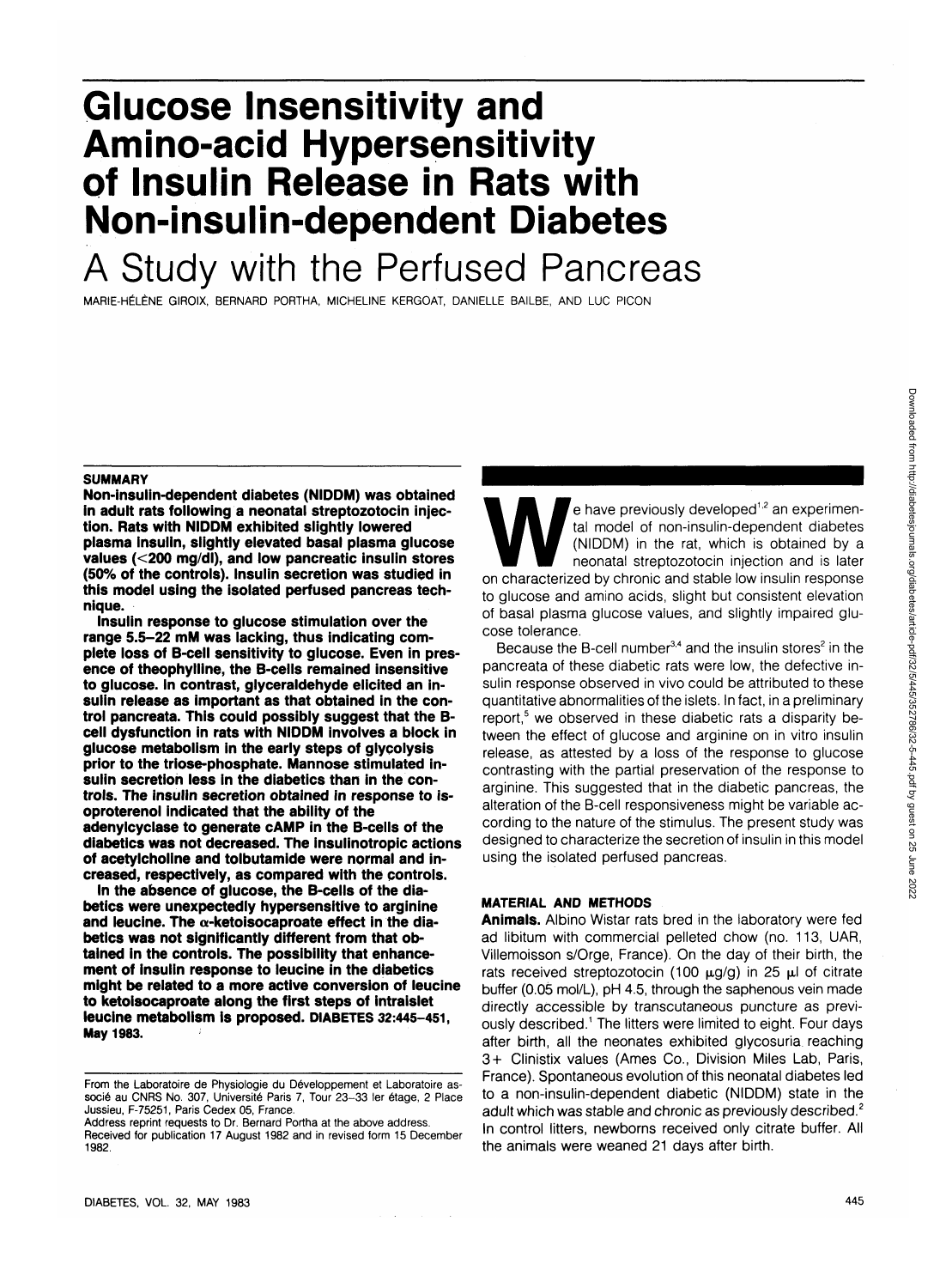Characteristics of the diabetic and control male rats used in the study

|                  |              | Plasma            |                    | Pancreas      |                         |
|------------------|--------------|-------------------|--------------------|---------------|-------------------------|
|                  | Body wt (g)  | Glucose<br>(mg/d) | Insulin<br>(µU/ml) | Weight<br>(g) | Insulin<br>(U/pancreas) |
| Controls         | $346 \pm 8$  | $141 \pm 2$       | $67 \pm 2$         | $2.5 \pm 0.1$ | $2.4 \pm 0.1$           |
|                  | (43)         | (43)              | (42)               | (42)          | (42)                    |
| <b>Diabetics</b> | $343 \pm 12$ | $161 \pm 6^*$     | $54 \pm 2^*$       | $2.7 \pm 0.1$ | $1.2 \pm 0.1^*$         |
|                  | (34)         | (34)              | (33)               | (34)          | (34)                    |

Values are means  $\pm$  SEM. The number of observations is shown in parentheses.

\*P < 0.001 as compared with values in controls.

**Perfusion technique.** Nonfasted 3-5-mo-old male rats were used in all the experiments. The animals were anesthetized with pentobarbital (4 mg/100 g body wt, i.p.). Isolation and perfusion of the rat pancreas were performed by a modification<sup>6</sup> of the technique described by Sussman et al.<sup>7</sup> The pancreas was isolated with the proximal portion of the duodenum and separated from the spleen and stomach. The pancreas + duodenum block was placed in an incubator and perfused through the coeliac and mesenteric arteries via a cannula inserted into the aorta, at a constant 37°C temperature without recycling the medium. Flow rate was regularly measured and was usually 3 ml/min. The perfusate was a Krebs-Ringer bicarbonate buffer with the following components: NaCl, 118 mM; KCl, 4 mM; CaCl<sub>2</sub>, 2.5 mM; MgSO<sub>4</sub>, 1.2 mM; KH<sub>2</sub>PO<sub>4</sub>, 1.2 mM; NaHCO<sub>3</sub>, 25 mM; fatty free bovine serum-albumin, 1.25 g/L (Sigma Co., St. Louis, Missouri); dextran T70, 40 g/L (Pharmacia, Uppsala, Sweden). In some experiments, the perfusate was supplemented with 5.5 mM glucose or with 5.5 mM glucose  $+$  5 mM theophylline. The perfusate was continuously gassed (1 h before and during the whole experiments) with a mixture of  $O<sub>2</sub> + CO<sub>2</sub>$ (95:5); final pH 7.4. All the pancreata were first perfused with the selected perfusate for a 20-min equilibration period which followed the end of the surgery. When needed, L-arginine (Sigma), L-leucine (Sigma), a-keto-isocaproate (Sigma), Dglucose (Merck, Darmstadt, West Germany), D-mannose (Sigma), D-glyceraldehyde (Sigma), tolbutamide (Hoechst, Frankfurt, West Germany), isoproterenol (Sigma), and acetylp-methylcholine bromide (Sigma) were administered through a side-arm syringe at a flow rate of 0.3 ml/min. The complete

effluent was collected from the cannula in the portal vein at 1-min intervals in chilled tubes and frozen for storage at -20°C until assay.

The functional integrity of the pancreata was assessed by: (1) the constancy of perfusion pressure over the whole experiment time (60-80 mm Hg); (2) presence of duodenal peristaltic activity; (3) presence of a rebound insulin secretion following a bolus of 19 mM arginine at the end of the experiment. Pancreata that did not meet all these criteria were discarded. In some experiments, to compare the effects of some agents with glucose or leucine, 2 or 3 stimuli were given sequentially within a given perfusion. Because of the possibility that prior exposure of the pancreas to one agent could influence the subsequent response to another challenge, the order in which the agents were given was reversed in separate experiments. No significant difference could be detected concerning the amount of insulin release when the order of the stimuli was changed.

**Samples.** Blood was sampled from the tail vein just before laparotomy, and immediately centrifuged at 4°C; plasma was stored at  $-20^{\circ}$ C until assayed. After the perfusion experiments, the pancreas was dissected, weighed, and homogenized by ultrasonic disintegration at 4°C (Sonifier Branson B12 Heat Systems, Ultrasonics, Plainview, New York) in an acid-alcohol solution (75% ethanol, 1.5% vol/vol, 12 mol/L HCI, 23.5% distilled water). After one night at  $-20^{\circ}$ C, the extracts were centrifuged and the supernatants kept at  $-20^{\circ}$ C until assayed.

**Assays.** Plasma glucose was determined using a glucose analyzer (Beckman Inc., Palo Alto, California). Plasma im-



**FIGURE 1. Left panel: Effect of glucose on insulin release from the perfused pancreas of control (O) and diabetic (A) rats. Each point represents the incremental insulin output above the prestimulation level, during the 20-min glucose infusion. These experiments were carried out in the absence of glucose during the prestimulatory period. Each point is the mean ± SEM of 5-11 observations in each group. Right panel: Effect of arginine on insulin release from the perfused** pancreas of control (O) and diabetic ( $\triangle$ ) rats. **Each point represents the Incremental insulin output above the prestimulation level, during the 20-min arginine infusion. These experiments were carried out in the absence of glucose during the prestimulatory period. Each point is the mean ± SEM of 4-10 observations in each group.**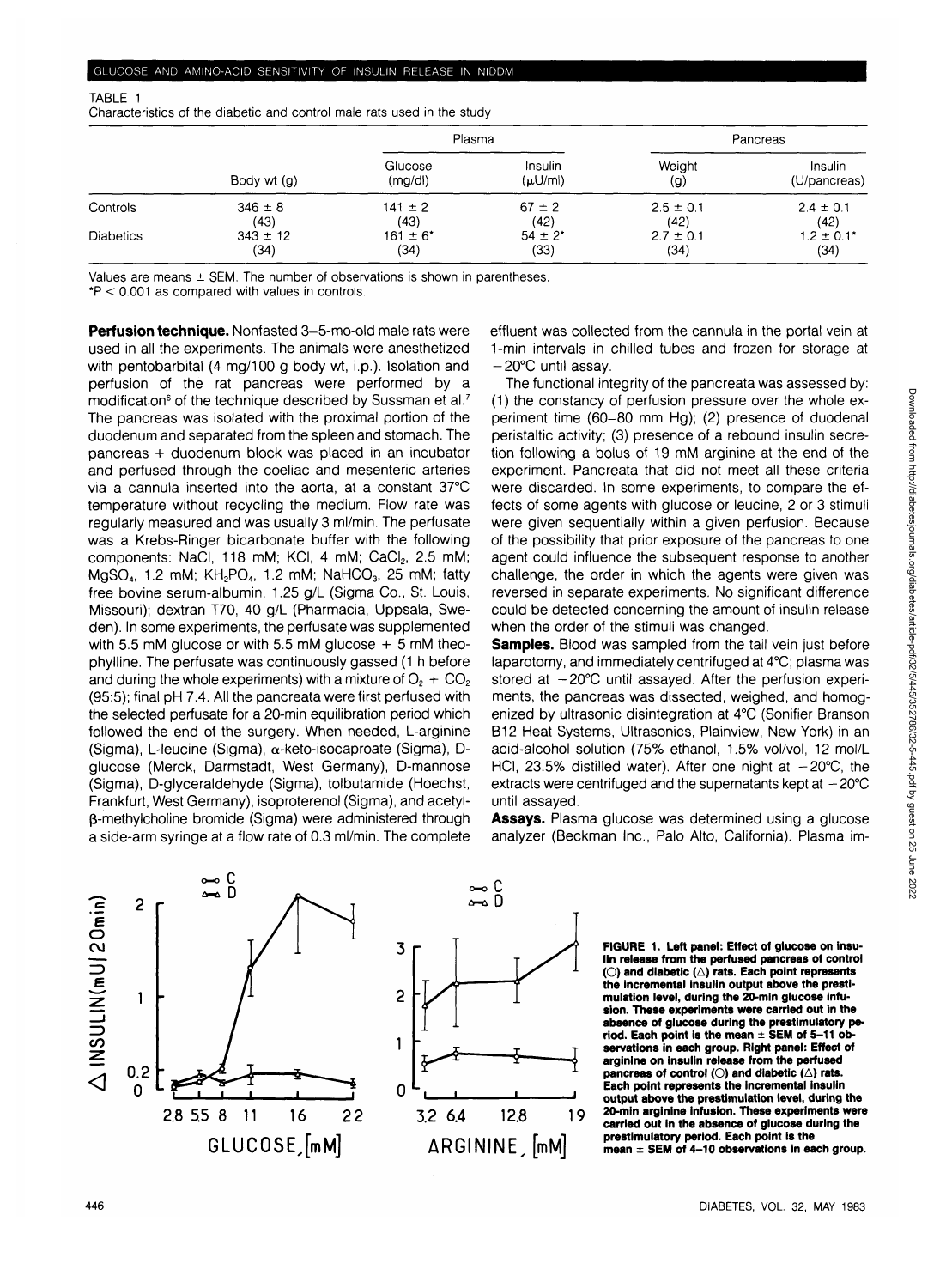munoreactive insulin (IRI) was estimated using purified rat insulin as a standard (R 171, Novo, Copenhagen, Denmark), antibody to a mixture of porcine  $+$  bovine insulin, and porcine monoiodinated <sup>125</sup>l-insulin.<sup>8</sup> This method allows the determination of 6  $\mu$ U/ml (0.25 ng/ml) with a coefficient of variation within and between assays of 10%. Silicate was used to separate free from bound hormone.<sup>9</sup> The pancreatic insulin was assayed with the same procedure.

**Calculations.** Insulin secretion rate per total pancreas was calculated by multiplying the insulin concentration in the samples by the flow rate and expressed as  $\mu$ U/min. In some experiments, insulin secretion rate was related to the pancreatic stores. In other experiments, total insulin response to glucose or arginine stimulation was obtained by planimetry of the individual perfusion profiles and expressed as the difference in hormonal secretion rate ( $\Delta$  insulin: mU/20 min or  $\mu U/min$ ) relative to the mean hormonal output recorded at the end of the prestimulation period (between min 0 and 10). All results were expressed as mean  $\pm$  SEM and statistical analysis was performed using Student's t test for unpaired data.

# **RESULTS**

CHARACTERISTICS OF THE DIABETIC ANIMALS

Table 1 shows the basic characteristics of the diabetic and normal male rats used in this study. The body weight of the diabetics is not significantly different from that of the controls. Basal plasma glucose and plasma insulin measured in the fed state are slightly increased  $(P < 0.001)$  and slightly decreased  $(P < 0.001)$ , respectively, in the diabetics as compared with the controls. The pancreatic insulin content of the diabetics is twice lower ( $P < 0.001$ ) than that of the controls.

INSULIN RELEASE FROM THE ISOLATED PERFUSED

PANCREAS OF DIABETIC RATS IN RESPONSE TO GLUCOSE, GLYCERALDEHYDE, AND MANNOSE

**Effect of glucose.** After a prestimulation period without glucose in the perfusate, exposure of the control pancreata to 2.8 mM or 5.5 mM glucose did not significantly change the insulin release. When the control pancreata were challenged with 8 mM glucose or higher glucose concentrations, the amount of insulin released during the stimulation period was significantly increased (Figure 1) and the hormonal response displayed the well-known biphasic pattern (data not shown). The dose-response curve relating the insulin output to the glucose concentration was a typical sigmoidal curve (Figure **1).**

In the diabetics, when perfusate did not contain glucose, the basal insulin release was not different from that measured in the controls, but these determinations were just at or below the detection limit of our insulin assay (14  $\pm$  1  $\mu$ U/min, N = 6, and  $13 \pm 3$   $\mu$ U/min, N = 6, respectively). In contrast, exposure of the pancreata of the diabetics to glucose concentrations that were stimulatory in the controls, did not elicit any significant increase of the insulin output. This indicated clearly a marked defect in the diabetic rats concerning sensitivity to glucose of the B-cells.

In other experiments, the pancreata as soon as isolated, were perfused with 5.5 mM glucose. Under these conditions, the basal insulin release in the diabetics was not significantly different from that in the controls (Table 2), and during a 20 min exposure to high glucose (16 mM), the mean insulin release was not significantly modified in the diabetic group, whereas it was increased fivefold in the control group (Table 2).

In the next experiments, theophylline was used to test the possibility that prior exposure to this agent could restitute in the diabetics the insulin response to high glucose. In the control group, the insulin release was 15 times more elevated in response to perfusate with 5.5 mM glucose and 5 mM theophylline than in response to perfusate with 5.5 mM glucose only. In response to 16 mM glucose, the mean insulin output of the control pancreata was 2.6 times more elevated in the presence than in the absence of theophylline (Table 2 and Figure 2). In the same experimental conditions, with 5.5 mM theophylline, 16 mM glucose did not induce any significant increase of the insulin output in diabetic pancreata (Table 2 and Figure 2).

#### TABLE 2

Insulin secretory rates from the perfused diabetic rat pancreas. Basal release values were expressed as absolute values. Stimulated release values were calculated as the mean increase above release with 5.5 mM glucose only or with 5.5 mM glucose + 5 mM theophylline

|                                                                       | Addition                                                     | Insulin output $(\mu U/min)$      |                                 |
|-----------------------------------------------------------------------|--------------------------------------------------------------|-----------------------------------|---------------------------------|
|                                                                       |                                                              | Controls                          | <b>Diabetics</b>                |
| Basal release<br>Stimulated release (increase<br>above basal release) | 5.5 mM glucose<br>16 mM glucose                              | $42 \pm 10(9)$<br>$170 \pm 40(6)$ | $27 \pm 9(8)$<br>$4 \pm 1$ (8)* |
|                                                                       | 19 mM arginine $+$<br>5.5 mM glucose                         | $981 \pm 177(9)$                  | $278 \pm 38(8)$ †               |
| Basal release                                                         | 5.5 mM glucose $+$<br>5 mM theophylline                      | $609 \pm 160(5)$                  | $540 \pm 199$ (5)               |
| Stimulated release (increase<br>above basal release)                  | 16 mM glucose $+$<br>5 mM theophylline<br>19 mM arginine $+$ | $450 \pm 85(5)$                   | $22 \pm 15(5)^*$                |
|                                                                       | 5.5 mM glucose $+$<br>5 mM theophylline                      | $1085 \pm 153(5)$                 | $551 \pm 130(5)$                |

Values are means  $\pm$  SEM. The number of observations is shown in parentheses.

 $*P < 0.001$ ,  $+P < 0.01$ ,  $+P < 0.05$  as related to respective control groups.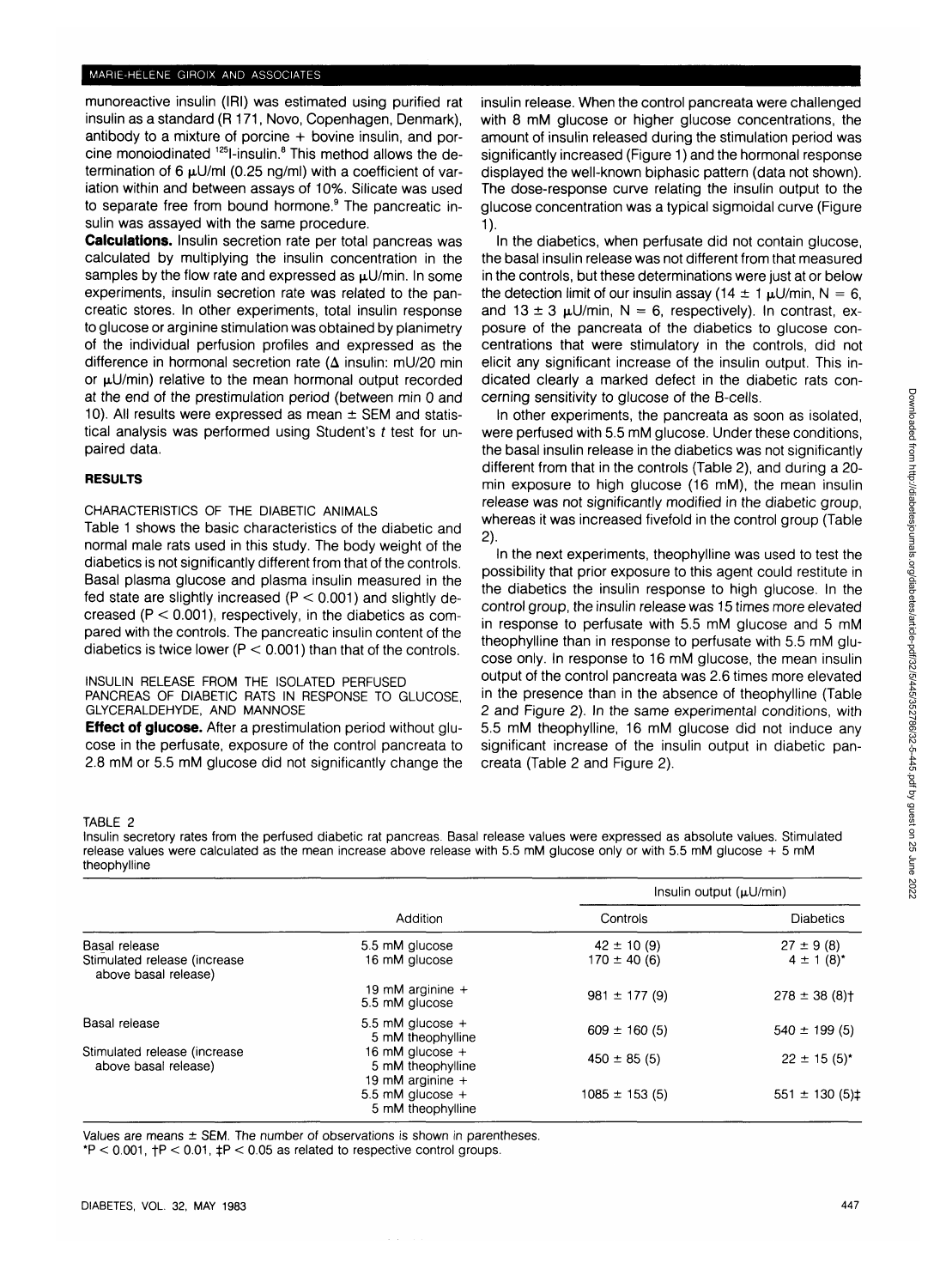

**FIGURE 2. Effect of 16 mM glucose and of 19 mM arginine + 5.5 mM glucose on insulin release from the perfused pancreas of control (O)** and diabetic ( $\triangle$ ) rats. These experiments were carried out in the pres**ence of 5 mM theophylline in the perfusate. Glucose (5.5 mM) was present during the pre- and poststimulatory periods. Each point is the mean ± SEM of 5 observations in each group.**

**Effect of glyceraldehyde and mannose.** The effect of 20 min infusion of 5 mM D-glyceraldehyde or 22 mM mannose on insulin release was studied in the absence of glucose. In the normal pancreata, the triose elicited a clearcut biphasic insulin output quantitatively similar to that elicited by a previous 20-min exposure to 22 mM glucose (Figure 3 and Table 3). In the diabetic pancreata, D-glyceraldehyde increased insulin output to an extent similar to that of the control response, this feature contrasting sharply with the lack of insulin response by the same pancreata during their exposure to 22 mM glucose (Figure 3). Mannose significantly increased the insulin secretion both in the normal and the diabetic preparations (Table 3). Nevertheless, the increase of insulin release above basal level was significantly lower  $(P < 0.05)$  in the diabetics than in the controls (Table 3).

#### INSULIN RELEASE FROM THE ISOLATED PERFUSED PANCREAS OF DIABETIC RATS IN RESPONSE TO ARGININE, LEUCINE, OR  $\alpha$ -KETOISOCAPROATE

**Effect of arginine.** In the absence of glucose, 3.2 mM arginine caused a slight but significant insulin release from normal pancreata. This increased secretion over the basal release was not modified when arginine concentrations were enhanced (Figure 1). Quite unexpectedly, insulin responses in the diabetic group were always significantly higher than those obtained in the controls, whatever the arginine concentration (Figure 1), thus indicating higher sensitivity of diabetic B-cell to arginine under glucose deprivation.

The insulin response to 19 mM arginine was also tested when perfusate contained 5.5 mM glucose. The mean increase of the insulin output by the diabetic pancreata was only 28% ( $P < 0.01$ ) of that measured in the controls (Table 2), when expressed as absolute output, and was 57%  $(P < 0.01)$  of that measured in the controls when the release was related to the pancreatic insulin stores which were decreased in the diabetic rats (Table 1). Moreover, it may be observed that with a background of 5.5 mM glucose, the control pancreata when stimulated with 19 mM arginine, released 33 times more insulin (981  $\pm$  177  $\mu$ U/min, N = 9) than in experiments performed without glucose in the basal perfusate (30  $\pm$  11  $\mu$ U/min, N = 7). On the other hand, the increase of the insulin output by the diabetic pancreata when stimulated with arginine + glucose ( $278 \pm 38$   $\mu$ U/min, N = 8) was only 1.8 times more elevated than in experiments performed without glucose in the basal perfusate (152  $\pm$  33  $\mu$ U/ min,  $N = 6$ ).

With a background of 5 mM theophylline  $+ 5.5$  mM glucose, no significant increment of the mean insulin response of the control group to 19 mM arginine could be detected





**FIGURE 3. Effect of 22 mM glucose, 5 mM glyceraldehyde, and 19 mM arginine on insulin release from the perfused pancreas of control (O) and diabetic (A) rats. These experiments were carried out in the absence of glucose during the pre- and poststimulatory periods. Each point is the mean ± SEM of 4-6 observations in each group.**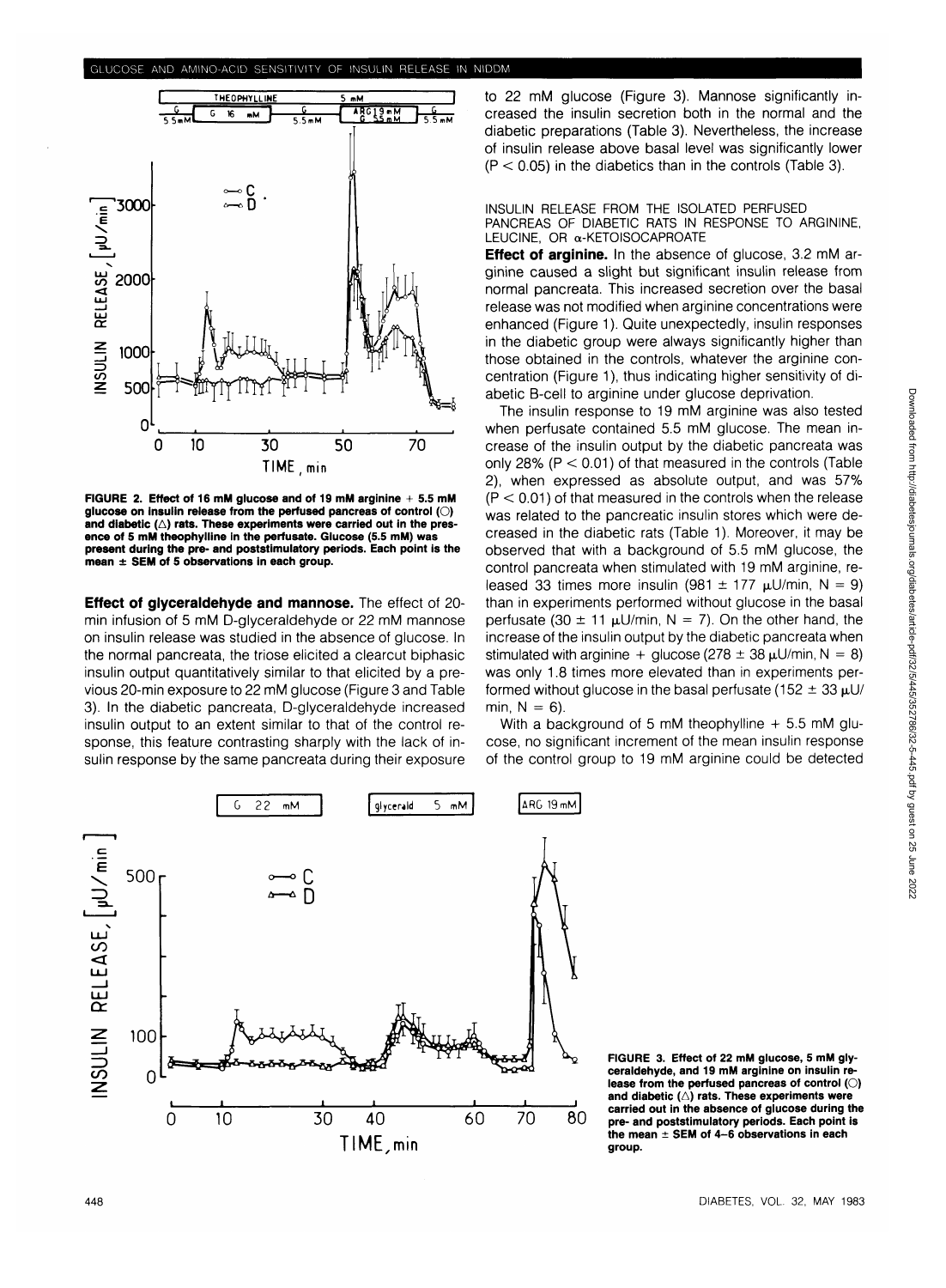#### TABLE 3

Insulin secretory rates from the perfused diabetic rat pancreas in response to 22 mM glucose, 22 mM mannose, or 5 mM glyceraldehyde. Basal perfusate contained no glucose. Insulin output was calculated as the mean increase above the basal release during a period of 20 min

|                  |                        | Increase of insulin output $(\mu U/min)$ |                     |
|------------------|------------------------|------------------------------------------|---------------------|
|                  | 22 mM Glucose          | 22 mM Mannose                            | 5 mM Glyceraldehyde |
| Controls         | $89 \pm 10$            | $86 \pm 21$                              | $70 \pm 24$         |
|                  | (7)                    | (6)                                      | (4)                 |
| <b>Diabetics</b> | $2 \pm 1$ <sup>*</sup> | $31 \pm 6$ †                             | $55 \pm 18$         |
|                  | (6)                    | (5)                                      | (6)                 |

 $*P < 0.001$ ,  $+P < 0.05$  as compared with value in controls.

as compared with experiments without theophylline (Table 2). The same experiments performed in the diabetic group showed that the mean insulin response was amplified when theophylline was present in the perfusate but the difference was not significant (Table 2). When the insulin responses were related to the respective pancreatic insulin stores, there no longer existed any significant difference between the diabetic and control groups (data not shown). It may be stressed that the insulin response of the diabetic pancreata to arginine was always typically biphasic, whatever the experimental conditions used (data not shown).

**Effect of leucine and a-ketoisocaproate.** In the absence of glucose, 10 mM leucine caused a very slight increase of insulin above basal level in the controls (5.3  $\pm$  1.7  $\mu$ U/min,  $N = 7$ ) (Figure 4). In contrast, in the diabetic group insulin response to the same leucine concentration was greatly enhanced with a mean insulin release above basal of  $76 \pm 20$  $\mu$ U/min (N = 5) (Figure 4).

The  $\alpha$ -ketoisocaproate (10 mM), infused in the same experiments, induced a stimulation of insulin release clearly biphasic, similar in the two groups (318  $\pm$  88  $\mu$ U/min, N = 8, in the control group, and  $402 \pm 76$ , N = 5, in the diabetic group), and much greater than that induced by leucine 10 mM (Figure 4). In the same pancreata (Figure 4), 19 mM arginine elicited an enhanced insulin response in the diabetics as previously mentioned.

INSULIN RELEASE FROM THE ISOLATED PERFUSED PANCREAS OF DIABETIC RATS IN RESPONSE TO TOLBUTAMIDE, ISOPROTERENOL, AND ACETYLCHOLINE A 20-min exposure to 0.4 mM tolbutamide, in the absence of glucose, determined a slight but significant monophasic insulin response in the control group (Figure 5). The response of the diabetic pancreata was biphasic and the 20 min insulin release was significantly greater than that obtained with the controls (49  $\pm$  14  $\mu$ U/min, N = 4 as compared with  $6.0 \pm 0.5$   $\mu$ U/min, N = 4).

Without glucose in the basal perfusate, isoproterenol  $4 \times 10^{-5}$ M did not stimulate insulin release of the control pancreata. When 2.8 mM glucose was added to the perfusate, a very slight insulin response to isoproterenol was obtained in the control group (3.0  $\pm$  0.3  $\mu$ U/min, N = 5). The response of the diabetic pancreata was significantly 2.7 times more elevated (8.0  $\pm$  2.7  $\mu$ U/min, N = 5) as compared with that of the controls (Figure 5). When the pancreata were challenged with acetylcholine 0.1 mM in the absence of glucose, the insulin response of the diabetics was higher  $(165 \pm 50 \,\mu\text{U/min}, N = 4)$  than that measured in the controls (86  $\pm$  16  $\mu$ U/min, N = 4), but the difference was not significant (Figure 5).

# **DISCUSSION**

The most striking result of the study was the extreme glucose insensitivity of the B-cells in this diabetic model, contrasting sharply with normal or occasionally higher responses to other stimuli such as amino acids, isoproterenol, acetylcholine, or tolbutamide. To further elucidate whether this selective insensitivity applied to intact glucose molecule or also to glucose metabolite, glyceraldehyde, which stimulates insulin release in the normal rat pancreas,<sup>10</sup> was therefore tested. Our results clearly indicated that the triose elicited an insulin release by the diabetic pancreata as important as that obtained in the control pancreata. Thus, the present finding could possibly suggest that the B-cell dysfunction in rats with this type of NIDDM involves an alteration of the glycolytic pathway prior to the triose phosphate. This is a new example of an altered insulin response, supporting the concept that the metabolism of glucose within the B-cell is fundamentally



**FIGURE 4. Effect of 10 mM leucine, 10 mM a-ketoisocaproate (KIC), and 19 mM arginine on insulin release from the perfused pancreas of** control (O) and diabetic ( $\triangle$ ) rats. These experiments were carried out **in the absence of glucose during the pre- and poststimulatory periods. Each point is the mean ± SEM of 5-8 observations in each group.**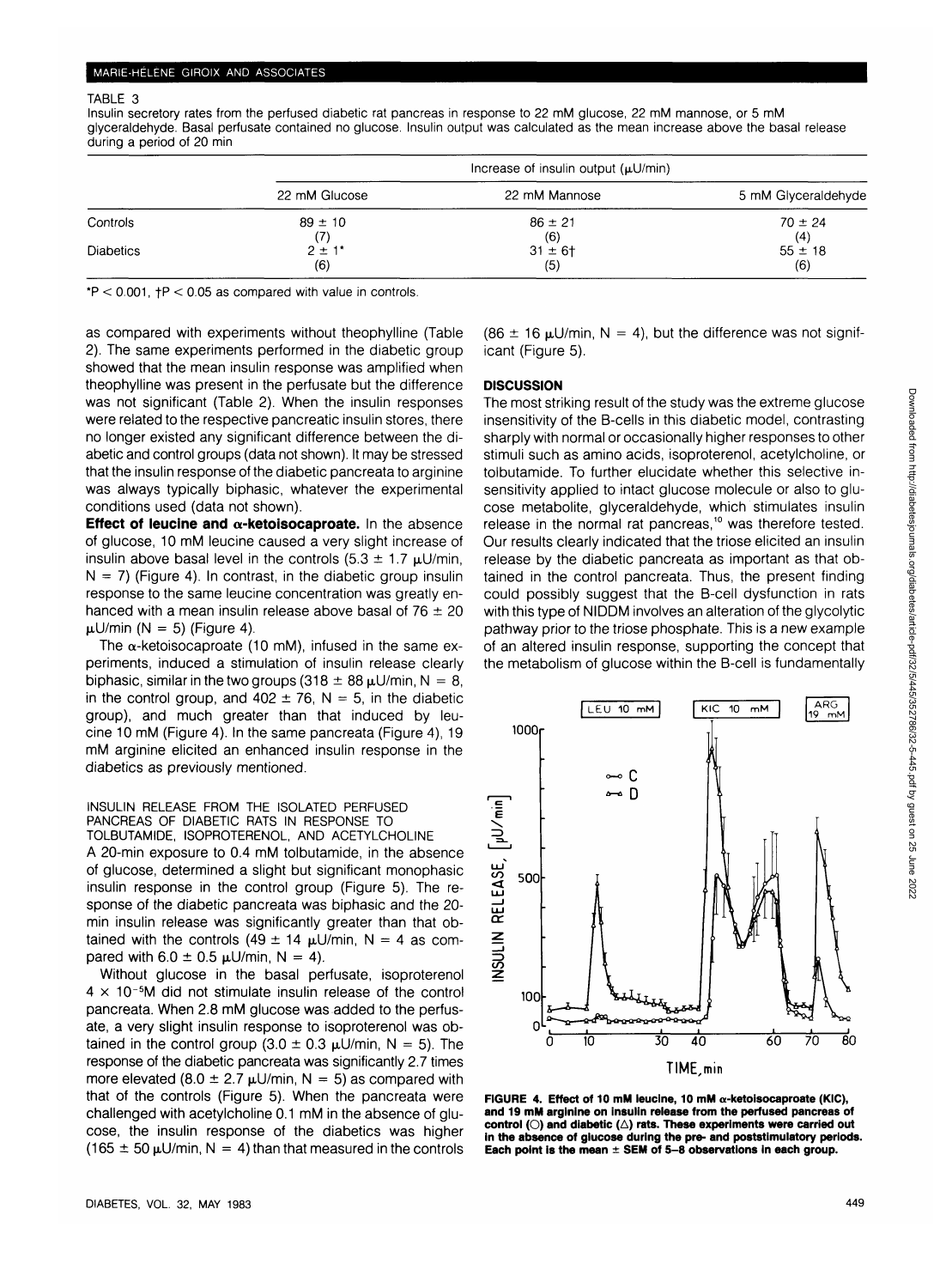

**FIGURE 5. Effect of 0.4 mM tolbutamide, 0.1 mM methylacetylcholine (mAch), and 4 x 10 <sup>s</sup> M isoproterenol on insulin release from the perfused pancreas of control (O) and diabetic (A) rats. The experiments with tolbutamide and acetylcholine were carried out in the absence of glucose, and those with isoproterenol were carried out in the presence of 2.8 mM glucose. Each point is the mean ± SEM of 4-7 observations in each group.**

involved in the normal process of glucose recognition and the hormonal response it induces.<sup>11</sup> Experiments with 22 mM mannose indicated that this hexose possesses the ability to increase significantly insulin release by the diabetic pancreata. Nevertheless, the response was significantly lower than that obtained in the control pancreata. As far as mannose has been reported to be metabolized by islet tissues and is presumably acted on by the same enzyme systems that act on glucose,<sup>12</sup> the lower efficiency of mannose was also compatible with a defect of the hexose metabolism in the B-cells of the diabetic rats. However, in the framework of the metabolic theory of stimulated insulin secretion, the discrepancy between the respective effects of mannose and glucose on insulin release in the diabetic rats remains at present unexplained.

Because in some diabetic rodents (Acomys<sup>13</sup> and hamsters) infected with Venezuelan encephalitis virus,<sup>14</sup> it has been shown that alteration in insulin response to glucose was associated with defective glucose-induced cAMP production in the B-cells, we examined insulin secretion in our diabetic model in the presence of theophylline. Our aim in this experiment was to identify a possible insulin release in response to glucose under conditions where cAMP concentrations were raised inside the B-cells. It was noticeable that even in presence of theophylline the B-cells of the diabetics remained completely insensitive to glucose. This observation did not enable us to fully eliminate the assumption that glucose is no longer able to increase cAMP level in the B-cells of the diabetic rats, but it was consistent with the existence of another B-cell defect that could contribute to the abnormality of the insulin response to glucose. Besides, our results indicated that theophylline in presence of a nonstimulating glucose concentration, elicited similar insulin response in the normal and diabetic rats. The B-cell response to theophylline

was also found to be normal in the diabetic Chinese hamster, a rodent with spontaneous diabetes.<sup>15</sup> Moreover, the responses obtained with the  $\beta$ -agonist isoproterenol clearly indicated that the ability of the adenylcyclase to generate cAMP in the B-cells of the diabetics was normal, if not increased.

Results related to the response to amino acids, arginine and leucine, in the absence of glucose, indicated that in control rats, the increase of insulin release was low, as previously shown.<sup>16,17</sup> Unexpectedly, in the diabetics, the B-cells were hypersensitive to arginine and probably also to leucine. Concomitantly,  $\alpha$ -ketoisocaproate, which is the first catabolic product of leucine, induced in these diabetic B-cells a striking stimulation of insulin release. This effect of  $\alpha$ -ketoisocaproate was not significantly different from that obtained in the controls. Thus, in the diabetic rats, because insulin response to ketoisocaproate was normal while response to leucine was greater as compared with that of controls, it would be conceivable that leucine was more actively converted to ketoisocaproate along the first steps of the intraislet pathway of leucine metabolism. Nevertheless, data concerning the insulin response to arginine in presence of glucose indicated that glucose has lost its ability to potentiate B-cell response to arginine in the diabetic rats.

Since Weir et al.<sup>18</sup> recently studied the secretion of insulin in an experimental NIDDM<sup>19</sup> induced by neonatal streptozotocin injection like our own model,<sup>1</sup> it was interesting to compare the data. In the Weir experiments, a very low increase of insulin secretion by the diabetic pancreata was only obtained in response to glucose concentration very far (7.5 g/L) from the physiologic range and in the presence of 5 mM theophylline. Insulin response to tolbutamide was also absent. The discrepancy between this model and ours concerning the response to tolbutamide was probably related